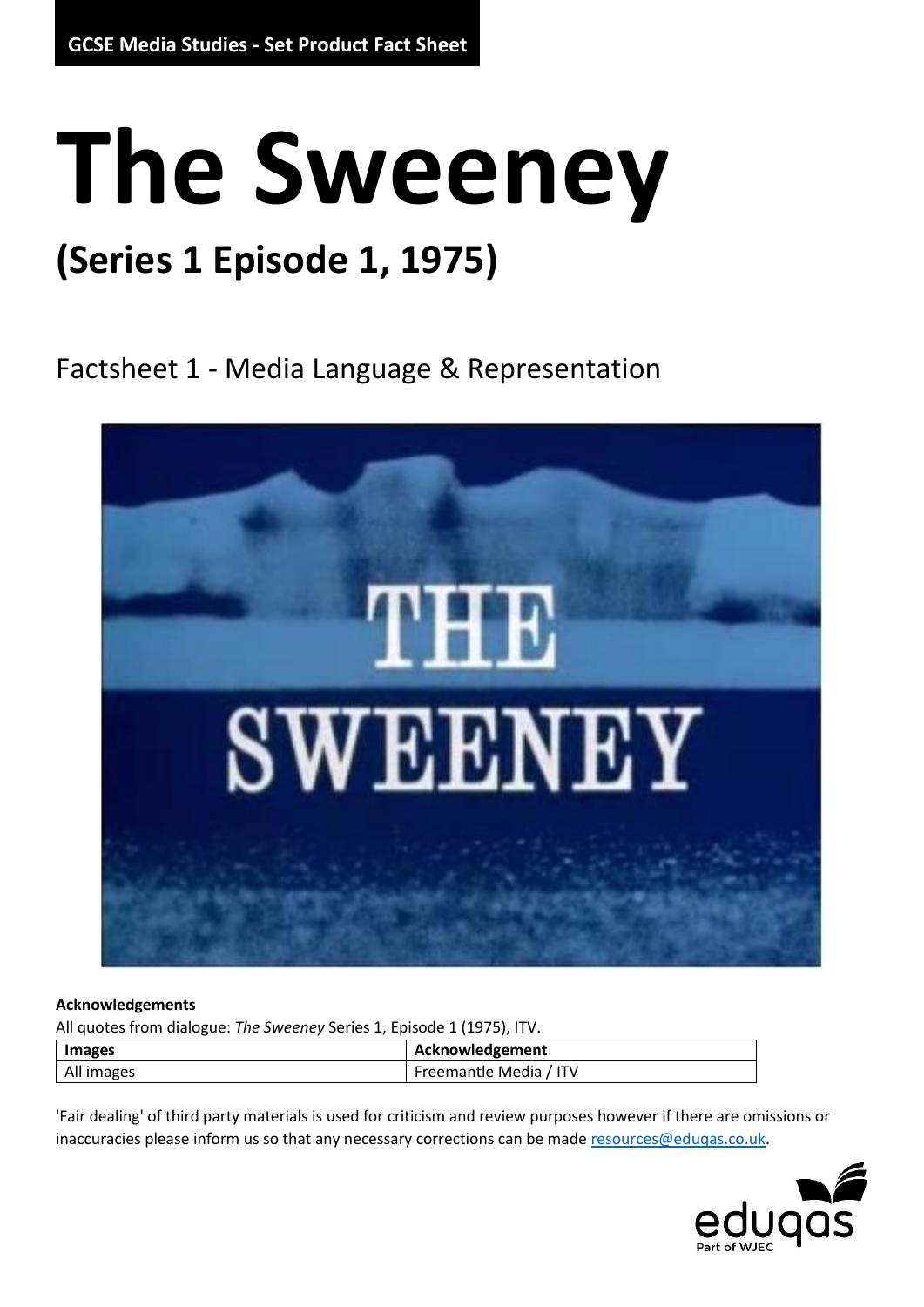# **The Sweeney**

## **(Series 1 Episode 1, 1975)**

**Component 2: Understanding Forms and Products**

**Focus Areas: Media Language Representation** Media Industries Audiences Media contexts

#### **PRODUCT CONTEXT**

- The set historical product is a ten-minute extract from Series 1, Episode 1 (1975) of *The Sweeney*: 'Ringer'. It was first broadcast on ITV on January 2<sup>nd</sup> 1975 at 9pm.
- *The Sweeney* is a crime drama that blends action with police procedural.
- It was created by Ian Kennedy Martin and was a spin-off from a 1974 Armchair Theatre television drama called *Regan*. This pulled in over 7 million viewers and the decision was made to develop the idea into a series.
- The programme focuses on two members of The Flying Squad, a branch of the Metropolitan Police. The programme's name is derived from the Cockney rhyming slang for 'Flying Squad' – 'Sweeney Todd'. John Thaw played Jack Regan and Dennis Waterman played George Carter. The programme ran until 1978 and had two feature film spin-offs in 1977 and 2012.



#### **PART 1: STARTING POINTS – Media Language**

#### **The various forms of media language used to create and communicate meanings.**  Semiotics can be used to analyse aspects of media language. Consider:

**Settings and locations:** The urban setting of London immediately connotes realism with a focus on the underbelly of urban society and gangland activity. The programme offers an unglamourised view of the capital. The pre-title sequence is filmed on a piece of waste land highlighting the use of real locations in the programme which would have been innovative at the time and part of the programme's appeal.

#### **Visual codes**

**Codes of clothing:** The connotations of characters' clothing and appearance create meanings. In *The Sweeney*, clothing is used to establish a hierarchy: Haskins wears city wear of the time including a formal suit and black overcoat, Regan and Carter as detectives are not in uniform but are less formal. The 'villains' are also clearly demarcated through clothing.

#### **The relationship between technology and media products:**

**Technical Codes**: The shots and editing suggest an attempt to create realism and distance the programme from earlier examples of the genre mainly filmed on sets. The technical codes also suggest the time in which it was made as they are more simplistic; the editing mainly relies on continuity editing and in some scenes there is clearly only one camera, for example in Jenny's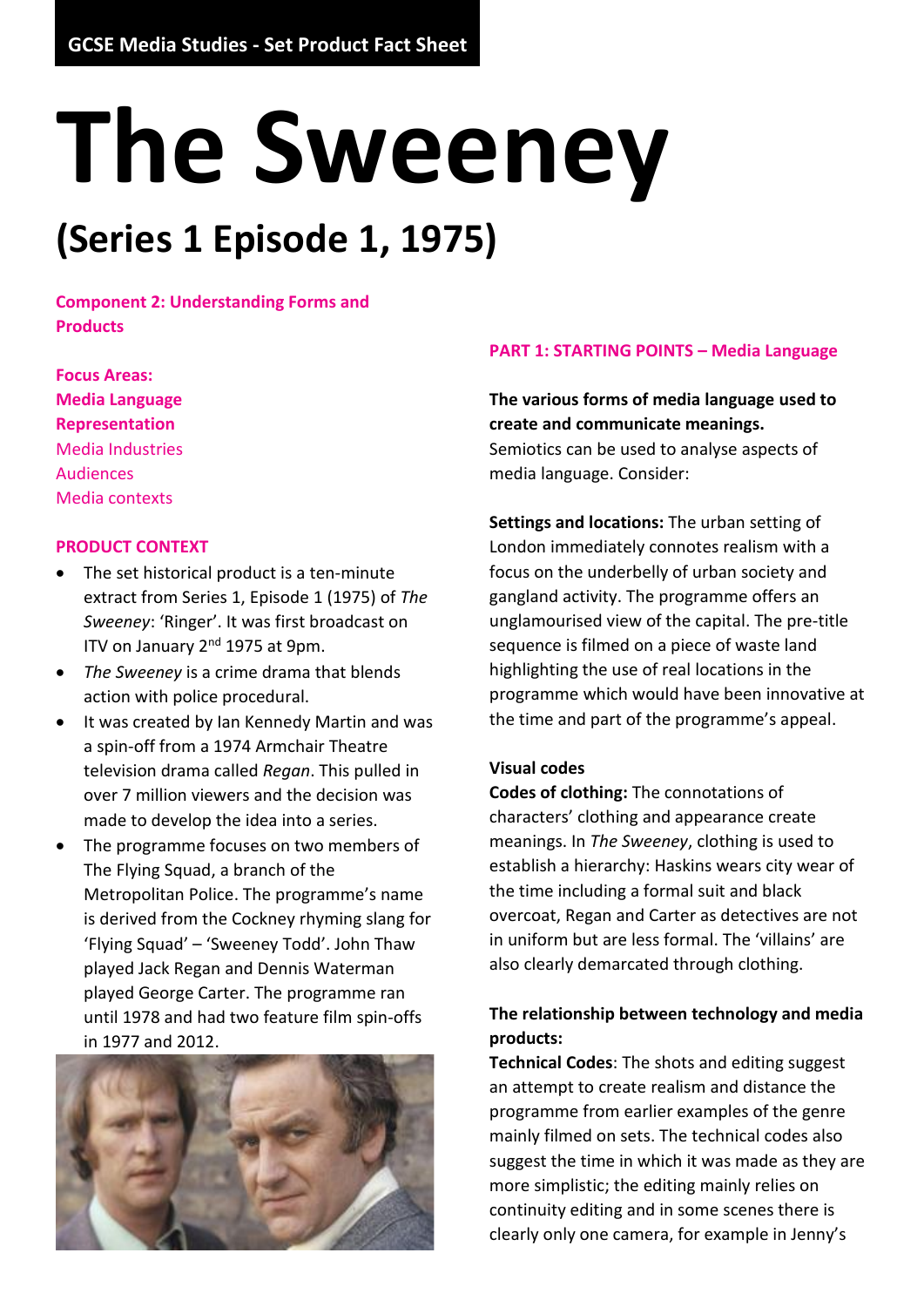#### **GCSE Media Studies - Set Product Fact Sheet**

bedroom and sitting room in the opening scene. However, the film stock used and the location filming reinforce the more realistic feel of the programme, these techniques would have been different and refreshing for audiences of the time, involving them in the action.

**Audio codes:** There is limited use of music with the main audio codes being non-diegetic sound, dialogue and silence. The use of silence was innovative at the time and was used to create realism, for example when Regan is taking surveillance photographs of different members of the gang. Music then cuts in suggesting the narrative is moving forward. The non-diegetic soundtrack of the title sequence became iconic and synonymous with the programme's brand. Accents are used to connote hierarchy; the villains speak with a pronounced Cockney accent whilst DCI Haskins speaks with an RP accent. Dialogue also suggests rank, for example in one of the early scenes Haskins refers to the Beckett play *Waiting for Godot* which is not understood by the other officers, Carter states when asked who Godot is '*he plays full-back for QPR'*.

#### **Genre:**

Although crime dramas have evolved over time, they have a recognisable set of conventions. *The Sweeney*, as an earlier example of the genre, clearly establishes a repertoire of elements that continue to be used in contemporary examples of the genre. These include:

- A **narrative** based on a crime that needs to be investigated and solved. This may conform to Todorov's theory where the structure is linear from the initial disruption through to a resolution, or non-linear where time and space is manipulated. *The Sweeney* has a linear structure and each episode had a different title and deals with a new crime. The narrative arc comes from the relationships between the characters.
- Binary oppositions that function as a narrative element. In *The Sweeney* this includes good vs evil, hero vs villain, police vs criminals and detectives vs police authority.
- A set of recognisable **character types** including a hierarchy with a boss (Haskins), a detective (Regan) and sidekick (Carter) and other characters, for example the criminals and Kemble, the gangland boss. In *The Sweeney* there is also a hierarchy within the criminal group with Frank Kemble as the boss, Dave Brooker as his sidekick with Billy and Stupid Hawes subordinate to both. The choice of name here is indicative of the time in which the programme is made and what constituted as appropriate.
- **Settings and locations** to establish realism including the police station, Jenny's house and a range of outside locations in London.
- **Iconography** related to the genre or to the character. For example, Kemble's house with elements of luxury and his framing in the leather chair behind a desk suggests his power over the others and the class divide between him and the gang members. This is further reinforced by the fact that he smokes a pipe, not cigarettes, and has a more refined accent. The guns reflect the narrative focus of several of the episodes on armed robbery or raids. The cars belonging to the 'Flying Squad' became iconic with connotations of chases and action.



#### **Theoretical perspective on narrative: Applying Propp.**

This is a character-driven narrative theory which suggests that characters influence a narrative and communicate meanings through cause and effect, the narrative progresses as a result of their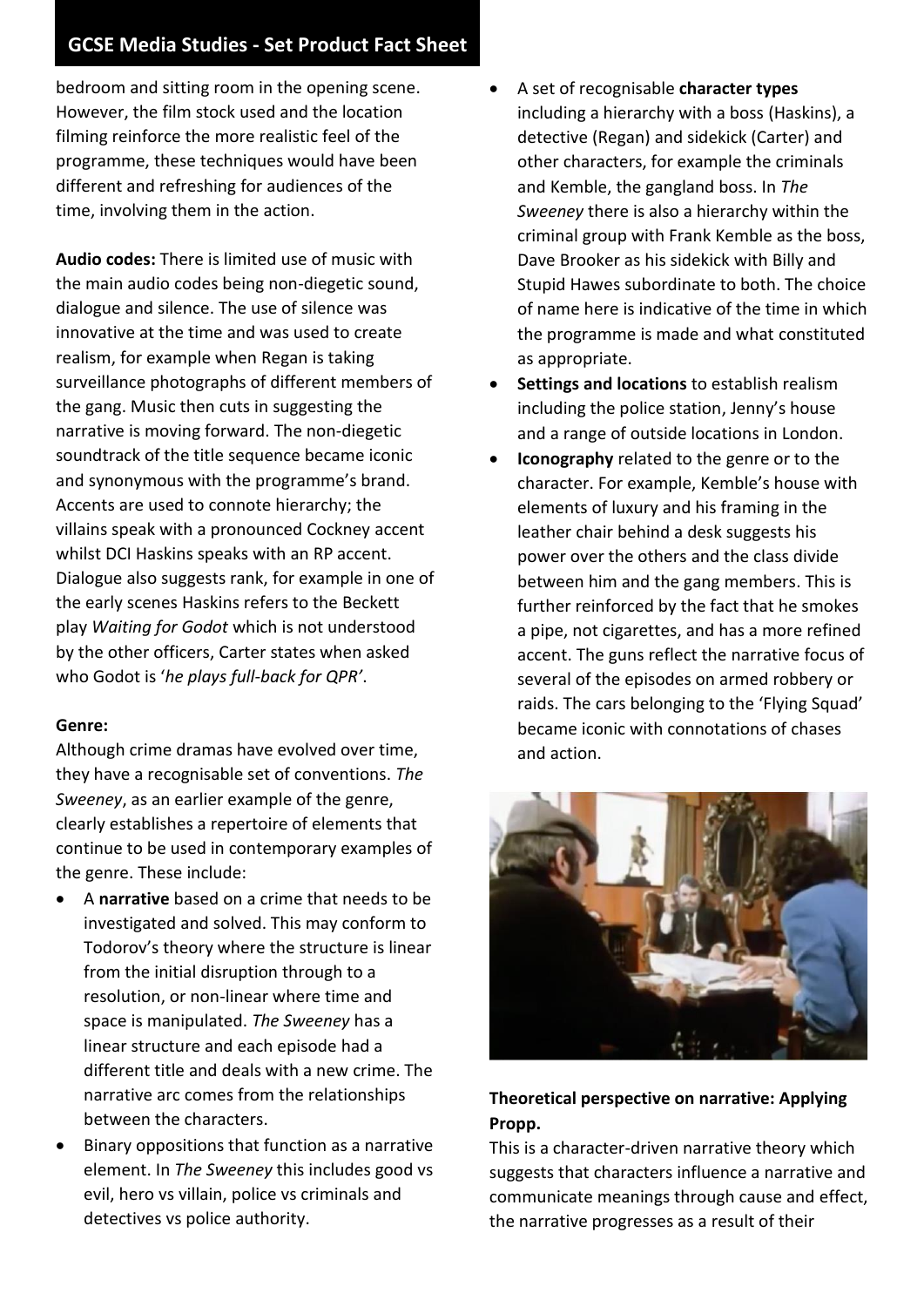#### **GCSE Media Studies - Set Product Fact Sheet**

actions. All characters have motives, these are revealed during the story arc and the narrative, according to Propp, is driven by the need to achieve their goals. Propp suggested there were a range of narrative roles, some of which can be applied to characters in *The Sweeney*: Regan and Carter are **heroes** in that they solve crimes, arrest dangerous criminals and protect the community, but Regan, in particular is also an **anti-hero** as he is flawed - he drinks, smokes, challenges authority and does not always follow the rules. He is seen by his superiors to be a bad influence on Carter, referred to by Haskins as '*undisciplined and irresponsible'*. However, although he and Carter may use tactics to elicit information, it is clear that they are not corrupt and are ultimately 'good guys', one of the villains comments: '*This is The Sweeney, you don't buy them'.*

The **villains** are clearly established from the opening sequence. They are violent, hardened criminals who are used to getting what they want through violence and intimidation as seen in the unpleasant scene where Jenny is threatened with the iron.

There are a range of **sidekicks** in *The Sweeney*. Carter is Regan's partner; Kemble has a sidekick in Brooker and Billy has Stupid Hawes. They all have a clear role and advance the narrative in some way, for example Stupid Hawes reveals to Regan the connection between Billy and Kemble, and Regan realises his surveillance operation has been discovered. Carter covers for Regan and shows loyalty to him rather than Haskins. Jenny is the **princess/damsel in distress**, she is barely seen in the opening scene and is threatened by the gangsters.

**Theoretical perspectives on genre, including principles of repetition and variation; the dynamic nature of genre; hybridity and intertextuality. Consider:**

• Television crime dramas are historically one of the most popular television genres. They are recognisable to audiences, fulfilling their expectations and are useful in the marketing of the product.

- However, although crime dramas rely on repetition of common conventions, they also vary and introduce different elements (Neale). *The Sweeney*, whilst repeating the typical codes of earlier crime dramas, for example *Z Cars* and *Softly, Softly*, also introduced grittier elements including violence and action to appeal to the audience.
- Genres are dynamic, developing over time to reflect social and cultural change, for example the way in which *The Sweeney* addresses the changing perception of the police. *The Sweeney* also borrowed conventions from the popular American crime drama imports and paved the way for programmes like *Starsky and Hutch*.

#### **PART 2: STARTING POINTS – Representation**

**How representations reflect the social, historical and cultural contexts in which they were produced.** 

#### **Consider how media language is used to construct representations:**

*The Sweeney* clearly reflects the values and beliefs of 1970s society in terms of the representations constructed. The police are white heterosexual men reflecting the police force at the time, as are the criminals. Those in positions of authority wielding power and influence are also white men. Very little screen time is given to women in the programme.

#### **Representations of masculinity**:

**Regan** is the main character, we are introduced to him in the scene after the titles where, interestingly, he is dressed in Jenny's flowered dressing gown, looking at himself in the mirror. His attire suggests that he does not live with Jenny and had not planned to spend the night there, suggesting more relaxed morals. His usual clothing suggests his rank, but also is a little shabby, connoting his lack of care about his appearance, a stereotype of men of the time. He is tough and powerful and unafraid to use